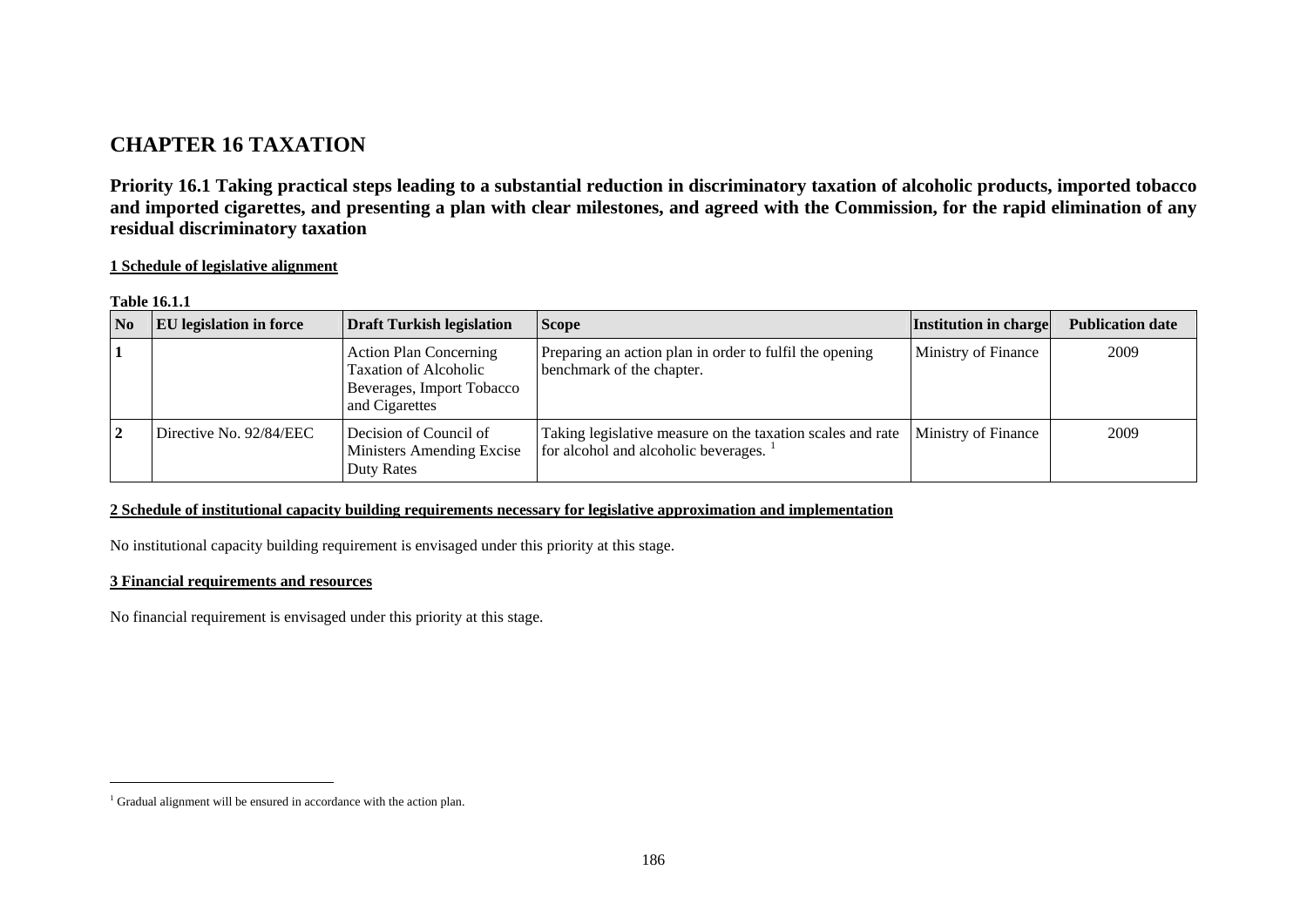## **Priority 16.2 Pursuing alignment of VAT and excise duties, in particular on structure and applied rates**

### **1 Schedule of legislative alignment**

#### **Table 16.2.1**

| No                      | <b>EU</b> legislation in force                                                | <b>Draft Turkish legislation</b>                                  | <b>Scope</b>                                                                                                                                                                                                                                                                                                                                                                                                                                                                                                                                                                                                                                            | <b>Institution in charge</b> | <b>Publication date</b> |
|-------------------------|-------------------------------------------------------------------------------|-------------------------------------------------------------------|---------------------------------------------------------------------------------------------------------------------------------------------------------------------------------------------------------------------------------------------------------------------------------------------------------------------------------------------------------------------------------------------------------------------------------------------------------------------------------------------------------------------------------------------------------------------------------------------------------------------------------------------------------|------------------------------|-------------------------|
| $\mathbf{1}$            | Directives No. 92/84/EEC,<br>95/59/EEC, 2002/10/EC and<br>92/79/EEC.          | Decision of Council of<br>Ministers Amending Excise<br>Duty Rates | Taking legislative measure on the taxation scales and rate<br>for alcohol and alcoholic beverages<br>Taking legislative measure on the taxation criteria for<br>cigarettes and descriptions for other tobacco products.                                                                                                                                                                                                                                                                                                                                                                                                                                 | Ministry of Finance          | 2009                    |
| $\overline{2}$          | Directives No.2003/96/EC,<br>92/83/EEC and 92/12/EEC                          | Law Amending the Law on<br><b>Excise Duties</b>                   | Taking legislative measure on the taxation scales for<br>petroleum and petroleum products, and other energy<br>products and cope of the tax.<br>Taking legislative measure on the implementation of the<br>tax warehouse system and tax deferral arrangements for<br><b>Excise Duties</b>                                                                                                                                                                                                                                                                                                                                                               | Ministry of Finance          | After 2011              |
| $\mathbf{3}$            | Directives No. 2006/112/EC,<br>91/680/EEC, 92/111/EC,<br>95/7/EC and 98/80/EC | Law Amending the Law on<br>Value Added Tax (VAT)                  | Taking legislative measure on the structure (such as<br>economic activity, place of delivery, persons liable for<br>payment of tax, tax base) of VAT.<br>Taking legislative measure on the taxation of travel<br>agencies.<br>Taking legislative measure on the removal of fiscal<br>borders by waiving from collecting of VAT at the time of<br>importation.<br>Taking legislative measure on the taxation of gold for<br>investment purposes.<br>Taking legislative measure in harmony with the acquis on<br>betting, games of chance and gambling.<br>Taking legislative measure in harmony with the acquis on<br>the taxation of small enterprises. | Ministry of Finance          | After 2011              |
| $\overline{\mathbf{4}}$ | Directive No. 94/5/EC                                                         | Law Amending the Law on<br>Value Added Tax (VAT)                  | Taking legislative measure on the taxation of second-hand<br>goods, artwork and collectors' items.                                                                                                                                                                                                                                                                                                                                                                                                                                                                                                                                                      | Ministry of Finance          | After 2011              |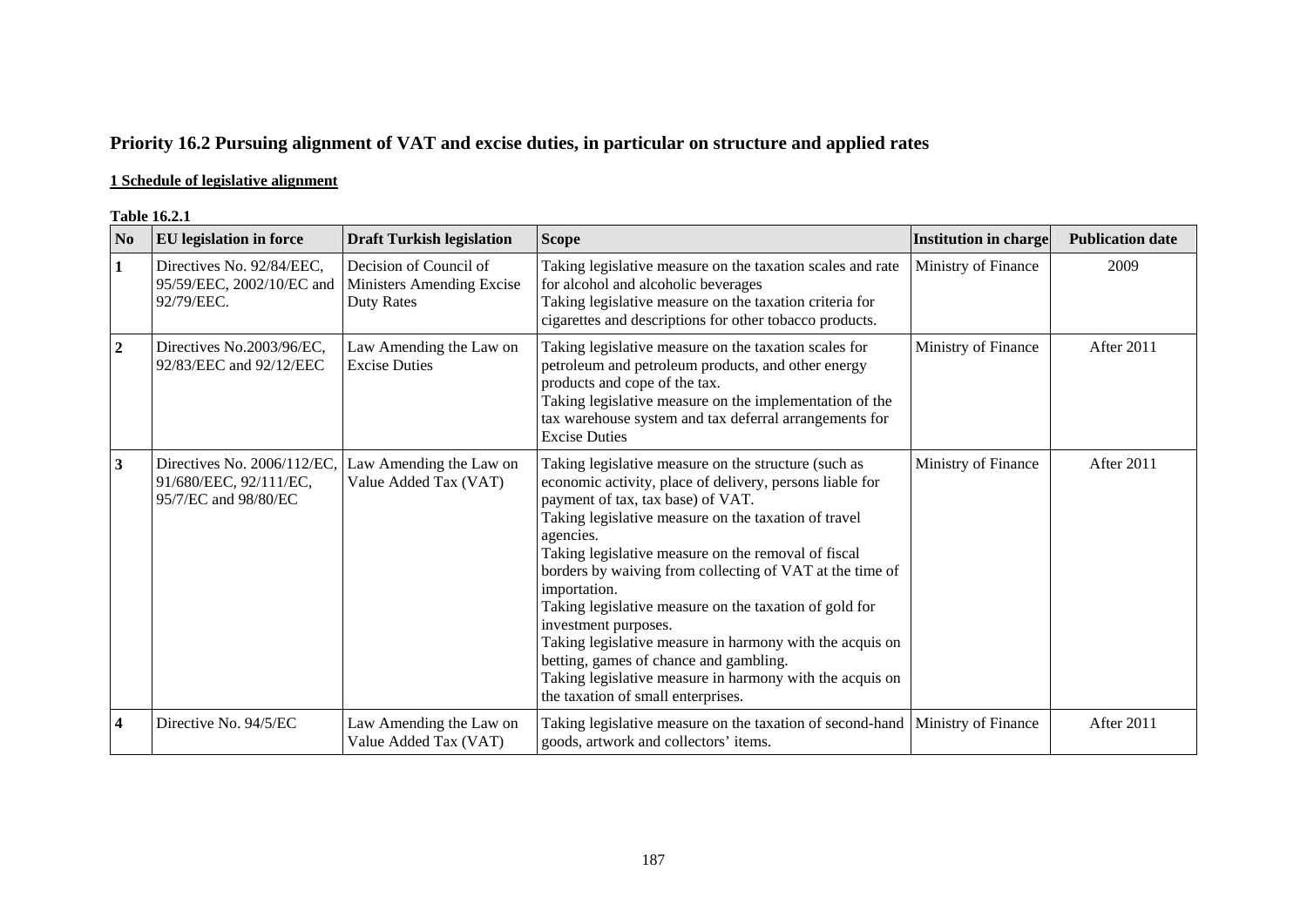### **2 Schedule of institutional capacity building requirements necessary for legislative approximation and implementation**

No institutional capacity building requirement is envisaged under this priority at this stage.

### **3 Financial requirements and resources**

No financial requirement is envisaged under this priority at this stage.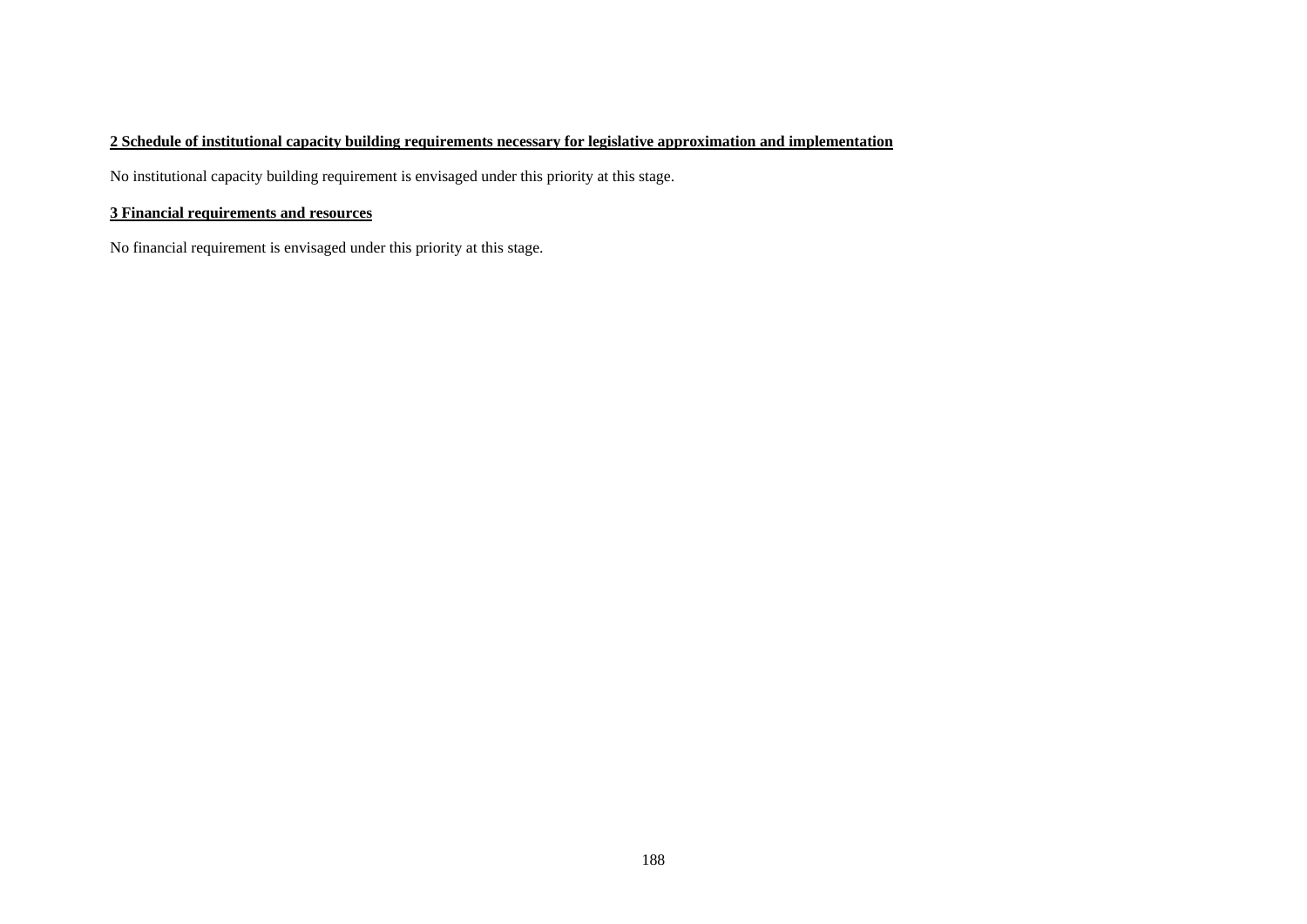## **Priority 16.3 Continuing strengthening and modernising the tax administration, including the IT sector, in order to increase compliance and improve collection of tax revenues and to reduce the informal economy**

### **1 Schedule of legislative alignment**

**Table 16.3.1** 

| $\overline{\text{No}}$ | <b>EU</b> legislation in force                                        | <b>Draft Turkish legislation</b>         | <b>Scope</b>                                                                                                                                                                                                                                                                                    | Institution in charge | <b>Publication date</b> |
|------------------------|-----------------------------------------------------------------------|------------------------------------------|-------------------------------------------------------------------------------------------------------------------------------------------------------------------------------------------------------------------------------------------------------------------------------------------------|-----------------------|-------------------------|
|                        | Directives No. 90/434/EEC<br>and 2003/49/EC                           | Law Amending the Law on<br>Corporate Tax | To expand the scope of the legislation on mergers and<br>divisions applicable to domestic matters, so as to be<br>applied to mergers and divisions with companies within<br>EU countries.<br>To make arrangements regarding the taxation of interest<br>and royalty payments between companies. | Ministry of Finance   | After 2011              |
|                        | Directive No. 2003/48/EC                                              | Law Amending the Income<br>Tax Law       | Taking legislative measure on the savings income in the<br>form of interest payments of persons residing in EU<br>countries.                                                                                                                                                                    | Ministry of Finance   | After 2011              |
|                        | Regulations No.2073/2004<br>and 1798/2003<br>Directive No. 77/799/EEC | Law Amending the Tax<br>Procedural Law   | Enabling information exchange on the circulation of<br>goods subject to excise duties within the EU.<br>Enabling the mutual assistance of tax authorities between<br>EU Member States concerning VAT and direct taxes.                                                                          | Ministry of Finance   | After 2011              |

### **2 Schedule of institutional capacity building requirements necessary for legislative approximation and implementation**

| Table 16.3.2          |                                                                                                                                        |           |  |  |  |
|-----------------------|----------------------------------------------------------------------------------------------------------------------------------------|-----------|--|--|--|
| N <sub>0</sub>        | <b>Requirements</b>                                                                                                                    | Year      |  |  |  |
| (Ministry of Finance) |                                                                                                                                        |           |  |  |  |
|                       | Procurement of consultancy service on the amendments to be made within the framework of the EU legislation in force                    | 2010-2011 |  |  |  |
|                       | Training of the personnel on the amendments to be made within the framework of the EU legislation in force                             | 2010-2011 |  |  |  |
|                       | Analyzing in abroad the practices of EU member states on the amendments to be made within the framework of the EU legislation in force | 2010-2011 |  |  |  |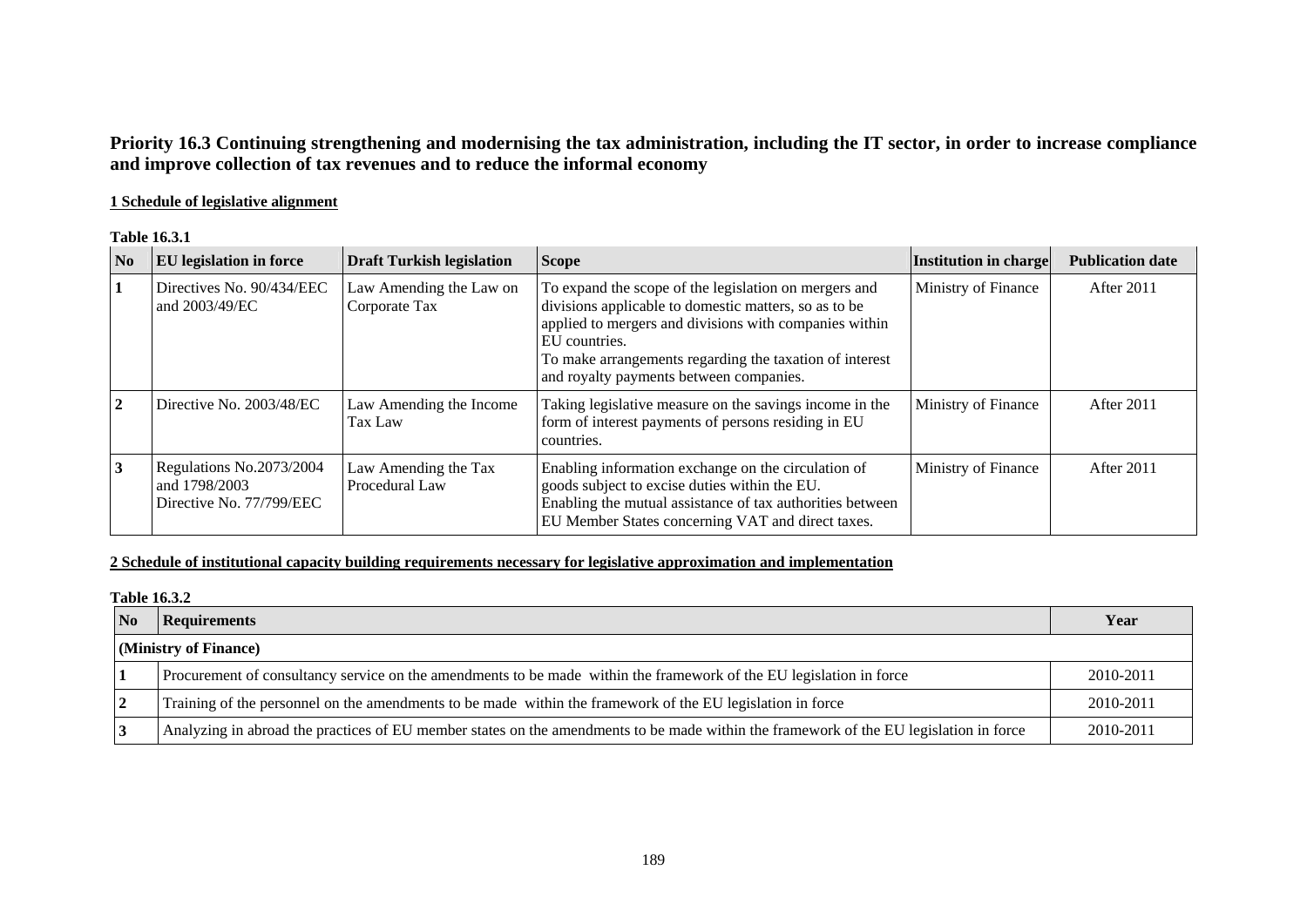### **3 Financial requirements and resources**

| Table 16.3.3<br>(Euro)                           |           |                        |                   |       |              |
|--------------------------------------------------|-----------|------------------------|-------------------|-------|--------------|
| <b>Requirements (Institution)</b>                | Year      | <b>National Budget</b> | <b>EU</b> sources | Other | <b>Total</b> |
| <b>I</b> -Investment                             |           |                        |                   |       |              |
| II- Legislative approximation and implementation |           |                        |                   |       |              |
| - Personnel                                      |           |                        |                   |       |              |
| - Training                                       | 2010-2011 |                        | 350,000           |       | 350,000      |
| - Consultancy                                    | 2010-2011 |                        | 100,000           |       | 100,000      |
| - Translation                                    | 2010-2011 |                        | 50,000            |       | 50,000       |
| - Other                                          |           |                        | 50,000            |       | 50,000       |
| <b>Total</b>                                     |           |                        | 550,000           |       | 550,000      |